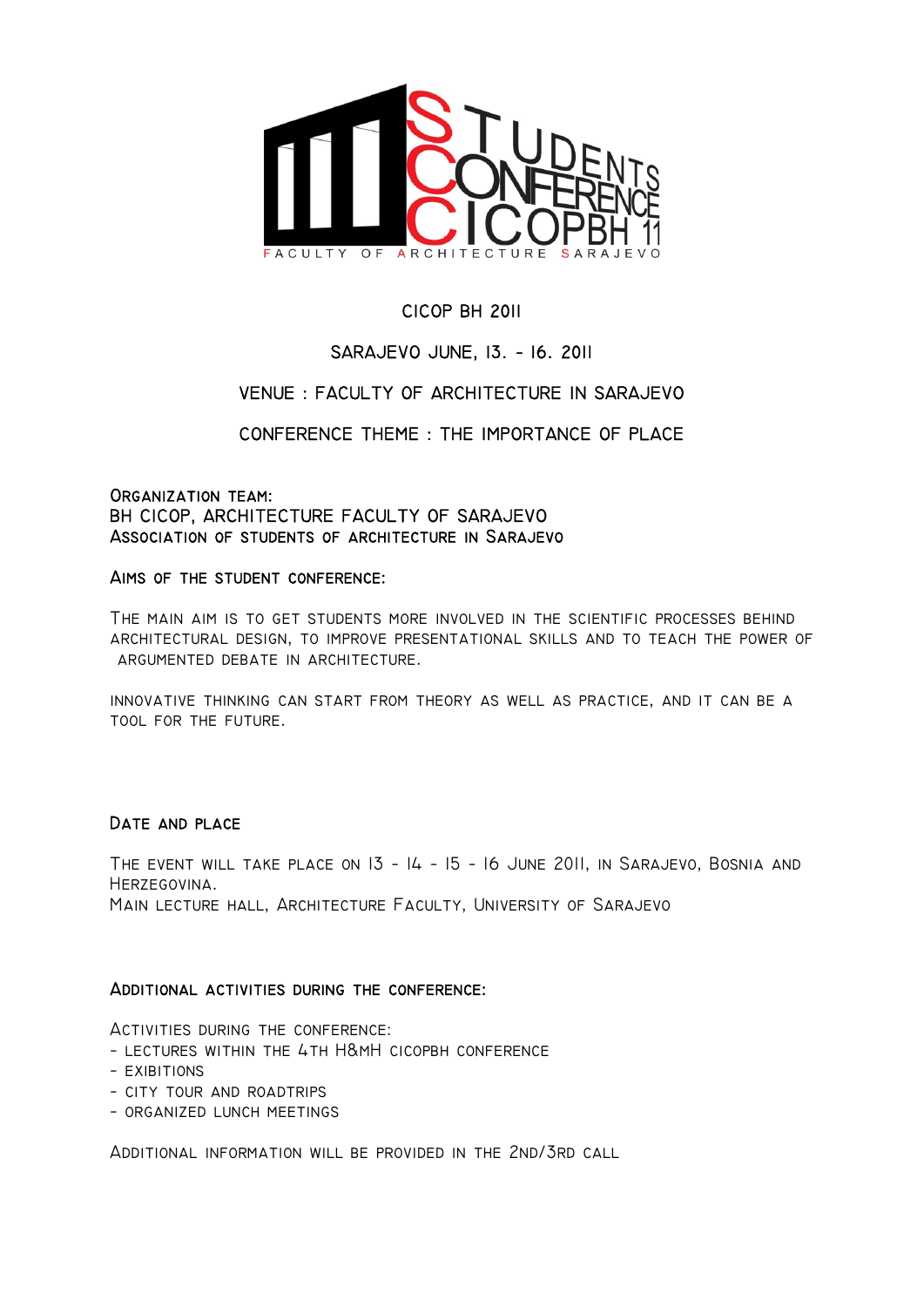TOPICS

 $\overline{a}$ 

.

## FOR PAPERS

the full paper must include an initial statement, hypothesis or argument that s hould be debated and backed up by relevant information, with a clear conclusion

1.Architectural design:Use of context, place, and local architecture as a platform for an innovative architectural

2.Urban design:Architectural social and urban impacts of urban regeneration

3. Building technology:New approaches in dealing with building waste after demolition and new ways to reuse and recycle old materials in order to build **NEW** 

4. Structural topic: Re use of old or historic structural elements in new interventions ( old beams, iron frames etc)

More information for papers can be found on the official website of CICOPBH www.bhcicop.co.ba

### **ABSTRACTS**

Deadline November 30th 2010

up to 300 characters, letters size 12 Including Title of the document, Students name, Contact Info Sent by e−mail to the Technical secretariat.

### FULL PAPERS

Information for the full papers will be announced in the 2nd call.

### OFFICIAL LANGUAGE

**ENGLISH** 

### ADDITIONAL INFORMATION

Information regarding registration and accommodations, technical exhibits, social events,technical tours and other issues will be included in subsequent announcement which will be regularly provided on web site:

http:// bhcicop.co.ba www.asa.co.ba